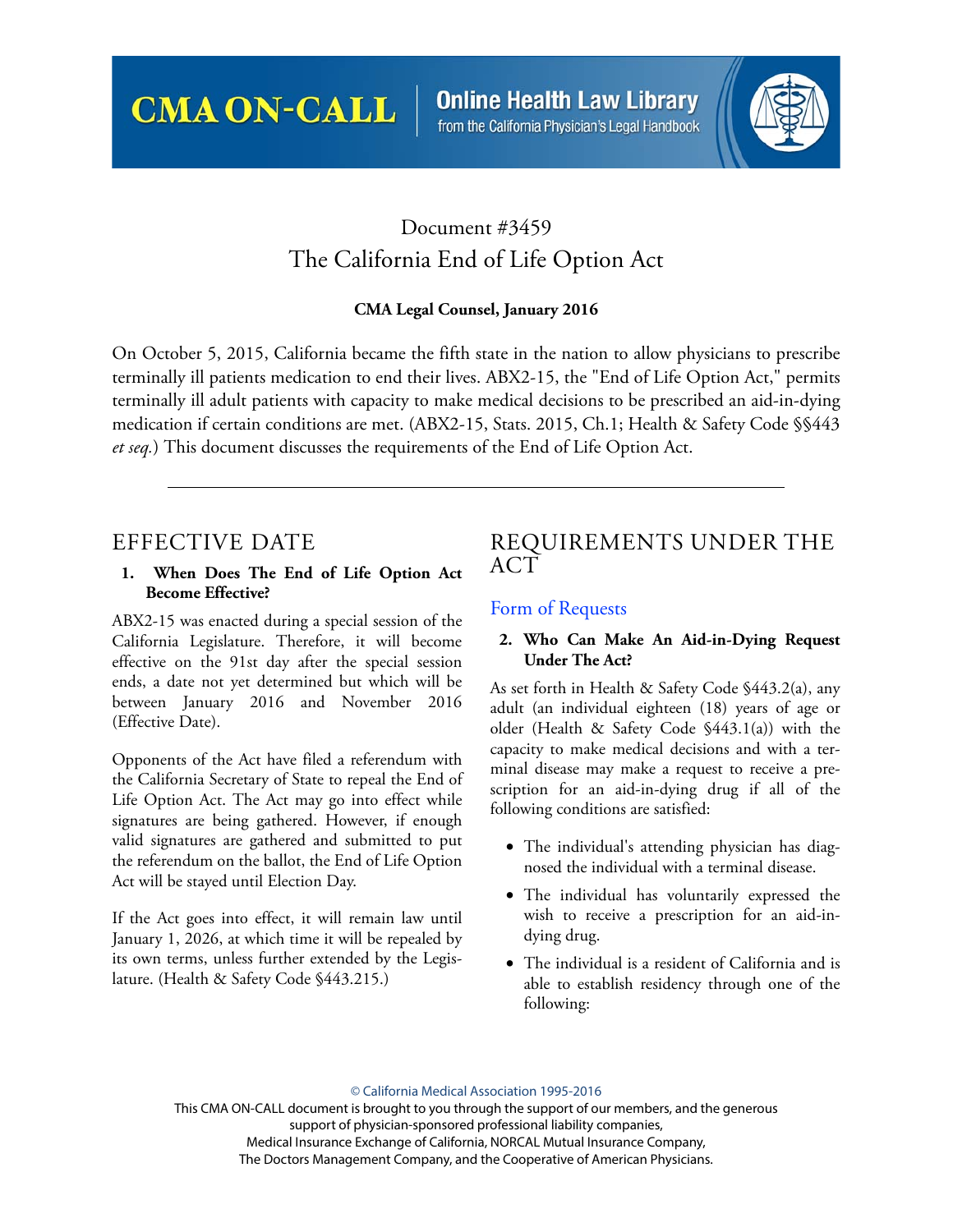- Possession of a California driver license or other identification issued by the State of California.
- Registration to vote in California.
- Evidence that the person owns or leases property in California.
- Filing of a California tax return for the most recent tax year.
- The individual documents his or her request by submitting a Request form that is signed, dated, and witnessed pursuant to the Act's requirements.
- The individual has the physical and mental ability to self-administer the aid-in-dying drug.

A request for a prescription for an aid-in-dying drug cannot be made on behalf of patient through an agent under a power of attorney, an advance health care directive, a conservator, health care agent, surrogate, a legally recognized health care decisionmaker or any other person, regardless of relationship to the patient. Such a request must be made solely and directly by the individual diagnosed with the terminal disease. (Health & Safety Code §443.2(c).) Accordingly, a parent cannot request an aid-in-dying drug for his or her child and a spouse cannot request it for the other spouse.

### **3. How Does a Patient Make an Aid-in-Dying Request?**

To make a request for a prescription for an aid-indying drug, an individual must submit to his or her attending physician two oral requests, made at least fifteen (15) days apart, and one written request in the statutory form. All three requests must be received directly by the attending physician, not a physician designee. (Health & Safety Code §443.3(a).) As explained below, requests can be made through the use of an interpreter if certain requirements are met. (Health & Safety Code §443.11(b)(2).)

#### **4. Are There Documentation and Witness Requirements For Oral and Written Requests?**

Yes. An attending physician who receives an oral or written request for an aid-in-dying drug must document each such request in the patient's medical record. (Health & Safety Code §§443.8(a); 443.8(b).) The law does not specify particular language for oral requests or for documenting oral or written requests in the medical record. (Health & Safety Code §443.8.) However, a valid written request for an aid-in-dying drug must meet all of the following conditions:

- The written request must be made on the form "Request For An Aid-In-Dying Drug To End My Life In A Humane And Dignified Manner."
- The written request form must be signed and dated, in the presence of two witnesses, by the individual seeking the aid-in-dying drug.
- The written request must be witnessed by at least two other adults who, in the presence of the requesting individual, attest that to the best of their knowledge and belief the requesting individual is:
	- An individual who is personally known to them or has provided proof of identity;
	- An individual who voluntarily signed this request in their presence;
	- An individual whom they believe to be of sound mind and not under duress, fraud, or undue influence; and
	- Not an individual for whom either witness is the attending physician, consulting physician, or mental health specialist.

(Health & Safety Code §§443.3(b); 443.3(d); [443.11\(a\).\) Also, only one witness may be related to](http://www.cplh.org) the requesting individual by blood, marriage, registered domestic partnership, or adoption or be [entitled to a portion of](http://www.cplh.org) [the requesting individual's](http://www.cmanet.org) [estate upon death, or own, operate, or be employed](http://www.cmanet.org) at a health care facility where the patient is receiving medical treatment or resides. (Health & Safety Code  $$443.3(c).$ 

## Required Documentation and Forms

### **5. Are There Additional Documentation Requirements?**

Yes. Under this law, in addition to documenting all oral and all written requests for an aid-in-dying drug as described above, all of the following must also be documented in the requesting patient's medical record: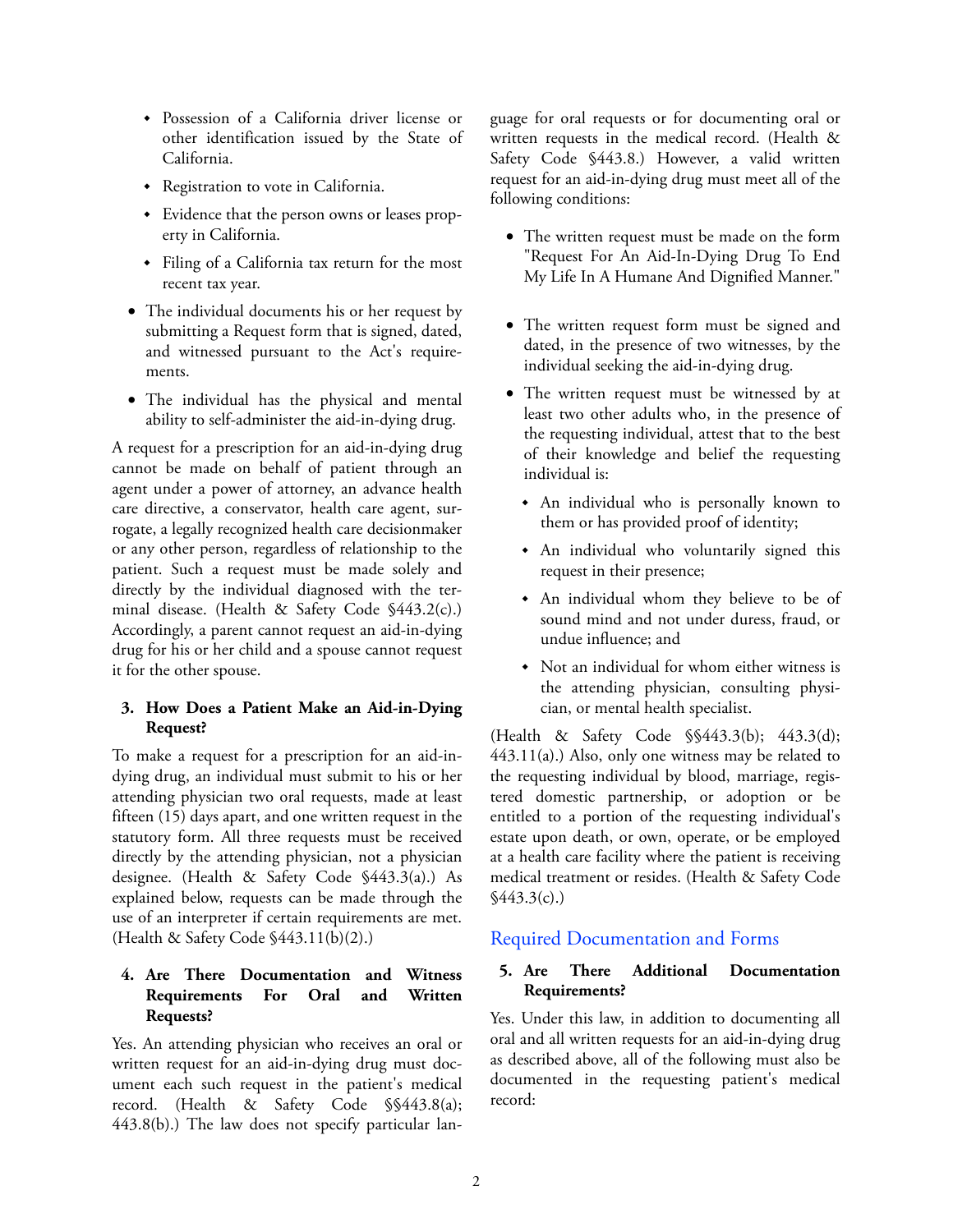- The attending physician's diagnosis and prognosis, and the determination that a qualified individual has the capacity to make medical decisions, is acting voluntarily, and has made an informed decision, or that the attending physician has determined that the individual is not a qualified individual.
- The consulting physician's diagnosis and prognosis, and confirmation that the qualified individual has the capacity to make medical decisions, is acting voluntarily, and has made an informed decision, or that the consulting physician has determined that the individual is not a qualified individual.
- A report of the outcome and determinations made during a mental health specialist's assessment, if performed.
- The attending physician's offer to the qualified individual to withdraw or rescind his or her request at the time of the individual's second oral request.
- A note by the attending physician indicating that all requirements of the attending physician and of the consulting physician have been met and indicating the steps taken to carry out the request, including a notation of the aid-in-dying drug prescribed.
- All documentation required to be submitted to the California Department of Public Health (CDPH), as more fully described below, including a copy of the qualifying patient's written request, the attending physician checklist and compliance form, the consulting physician compliance form, and the attending physician follow up form.

(Health & Safety Code §§443.9; 443.9(a); 443.9(b); Health & Safety Code §443.19.)

#### **6. Are Particular Forms Required by the Act?**

Yes. As mentioned above, the End of Life Option Act requires five new forms to be used with patients electing the aid-in-dying drug option made available by this law. The forms include:

1. "Request For An Aid-In-Dying Drug To End My Life In A Humane And Dignified Manner" (Health & Safety Code §443.11(a));

- 2. "Final Attestation For An Aid-In-Dying Drug To End My Life In A Humane And Dignified Manner" (Health & Safety Code §443.11(c));
- 3. "Attending Physician Checklist & Compliance Form" (Health & Safety Code §443.22(b));
- 4. "Consulting Physician Compliance Form" (Health & Safety Code §443.22(b)); and
- 5. "Attending Physician Follow-Up Form" (Health & Safety Code §443.22(b)).

The exact language of these forms is set forth in statute and must be utilized word for word. The law expressly states that the Medical Board of California (MBC) is permitted to update three of the five forms ("Attending Physician Checklist & Compliance Form," "Consulting Physician Compliance Form," and "Attending Physician Follow-Up Form") and that any such updates be published on the CDPH website (Health & Safety Code §443.22(a).) Physicians should use those three forms and should not create their own.

The MBC has indicated its position is that it has statutory authority over all five forms but it is currently unclear whether the MBC or CDPH will create and publish the other two forms ("Request For An Aid-In-Dying Drug To End My Life In A Humane And Dignified Manner" (Request) and "Final Attestation For An Aid-In-Dying Drug To End My Life In A Humane And Dignified Manner" (Final Attestation).)

#### **7. Can An Interpreter Be Used?**

Yes. If an interpreter is used, the written Request form signed by the requesting patient must be written in the same language as any conversations, consultations, or interpreted conversations or consultations between a patient and his or her attending or consulting physicians. (Health & Safety Code §443.11(b)(1).) However, even when the conversations or consultations or interpreted conversations or consultations were conducted in a language other than English, the written Request form may be prepared in English if the English language form includes an attached interpreter's declaration that is signed under penalty of perjury. (Health & Safety Code §443.11(b)(2).) The interpreter's declaration must be substantially similar to language set forth in the statute. (Health & Safety Code §443.11(b)(2).) Currently, it is not known whether the MBC or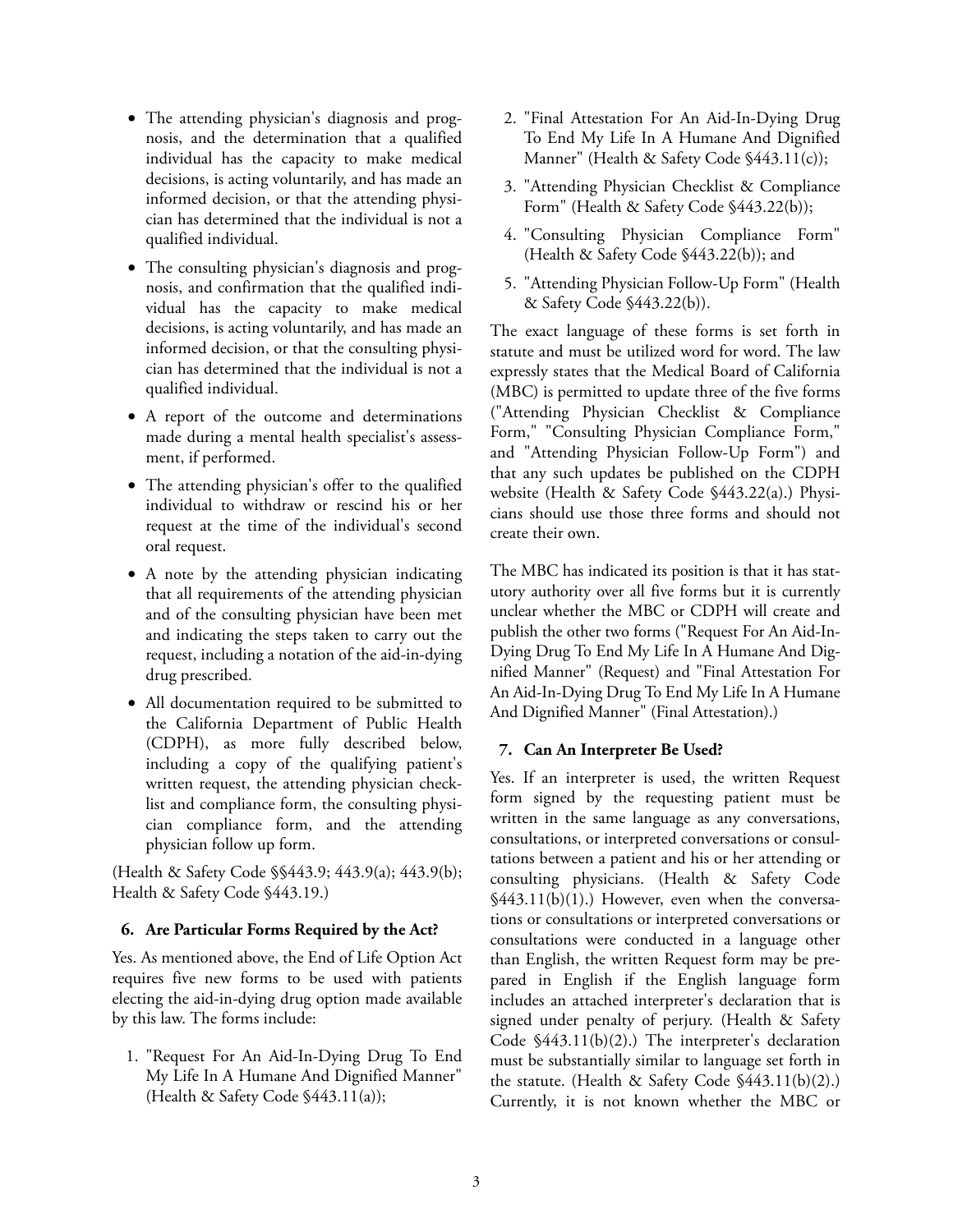CDPH will produce a standard form interpreter's declaration.

If a request or communication or consultation related to a request for an aid-in-dying drug is made with the use of an interpreter, the interpreter must not be related to the patient by blood, marriage, registered domestic partnership, or adoption or be entitled to a portion of the patient's estate upon death. (Health & Safety Code §443.11(b)(3).) The interpreter must also meet the standards promulgated by the California Healthcare Interpreting Association [\(http://chia](http://chiaonline.org/CHIA-Standards)[online.org/CHIA-Standards\)](http://chiaonline.org/CHIA-Standards) or the National Council on Interpreting in Health Care [\(www.ncihc.org/](http://www.ncihc.org/ethics-and-standards-of-practice) [ethics-and-standards-of-practice](http://www.ncihc.org/ethics-and-standards-of-practice)) or other standards deemed acceptable by CDPH for health care providers in California. (Health & Safety Code §443.11(b)(3).)

## Health Care Provider Defined

#### **8. Who Is A "Health Care Provider" Under The End Of Life Option Act?**

For purposes of this law, "health care provider" or "provider of health care" means any person licensed or certified pursuant to Division 2 (commencing with Section 500) of the Business and Professions Code (physicians, nurses, psychologists, physician assistants, pharmacists, and other professionals); any person licensed pursuant to the Osteopathic Initiative Act or the Chiropractic Initiative Act; any person certified pursuant to Division 2.5 (commencing with Section 1797) of the Health and Safety Code (emergency medical technicians and paramedics); and any clinic, health dispensary, or health facility licensed pursuant to Division 2 (commencing with Section 1200) of the Health and Safety Code (general acute care hospitals, acute psychiatric hospitals, special hospitals, skilled nursing facilities, intermediate care facilities, and other facilities). (Health & Safety Code §443.1(h).)

#### Requests for Aid-in-Dying Drug

#### **9. Can Any Physician Receive A Request For An Aid-In-Dying Drug?**

No. Only a patient's attending physician may receive a request for an aid-in-dying drug. Under the law, a patient's "attending physician" is the physician who has primary responsibility for the health care of a requesting patient and treatment of the patient's terminal disease. (Health & Safety Code §443.1(c).) The attending physician may not serve as a witness to a written Request (Health & Safety Code §443.11(a), cannot be related to the requesting patient by blood, marriage, registered domestic partnership, or adoption, or be entitled to a portion of the patient's estate upon death. (Health & Safety Code §443.17(d).)

#### **10. What Are The Obligations Of The Attending Physician Who Receives A Request?**

Before prescribing an aid-in-dying drug, the attending physician must fulfill numerous requirements. Specifically, the attending physician must:

- Make the initial determination of whether the patient is "qualified" to receive an aid-in-dying drug under the End of Life Option Act;
- Confirm that the patient is making an informed decision;
- Refer the patient to a consulting physician;
- Confirm that the patient's request does not arise from coercion or undue influence;
- Counsel the patient;
- Inform the patient that he or she may withdraw or rescind the request for an aid-in-dying drug at any time and in any manner;
- Offer the patient an opportunity to withdraw or rescind the request for an aid-in-dying drug before prescribing the drug;
- Verify, immediately before writing the prescription for an aid-in-dying drug, that the patient is making an informed decision;
- Confirm that all requirements are met and all appropriate steps are carried out in accordance with the law before writing a prescription for an aid-in-dying drug;
- Fulfill all documentation requirements;
- Complete the "Attending Physician Checklist & Compliance Form," place it and the "Consulting Physician Compliance Form" in the patient's medical record, then submit both forms to CDPH; and
- Give the requesting patient the Final Attestation Form and instruct the patient about completing it.

(Health & Safety Code §443.5(a).) Each of these steps is described more fully below.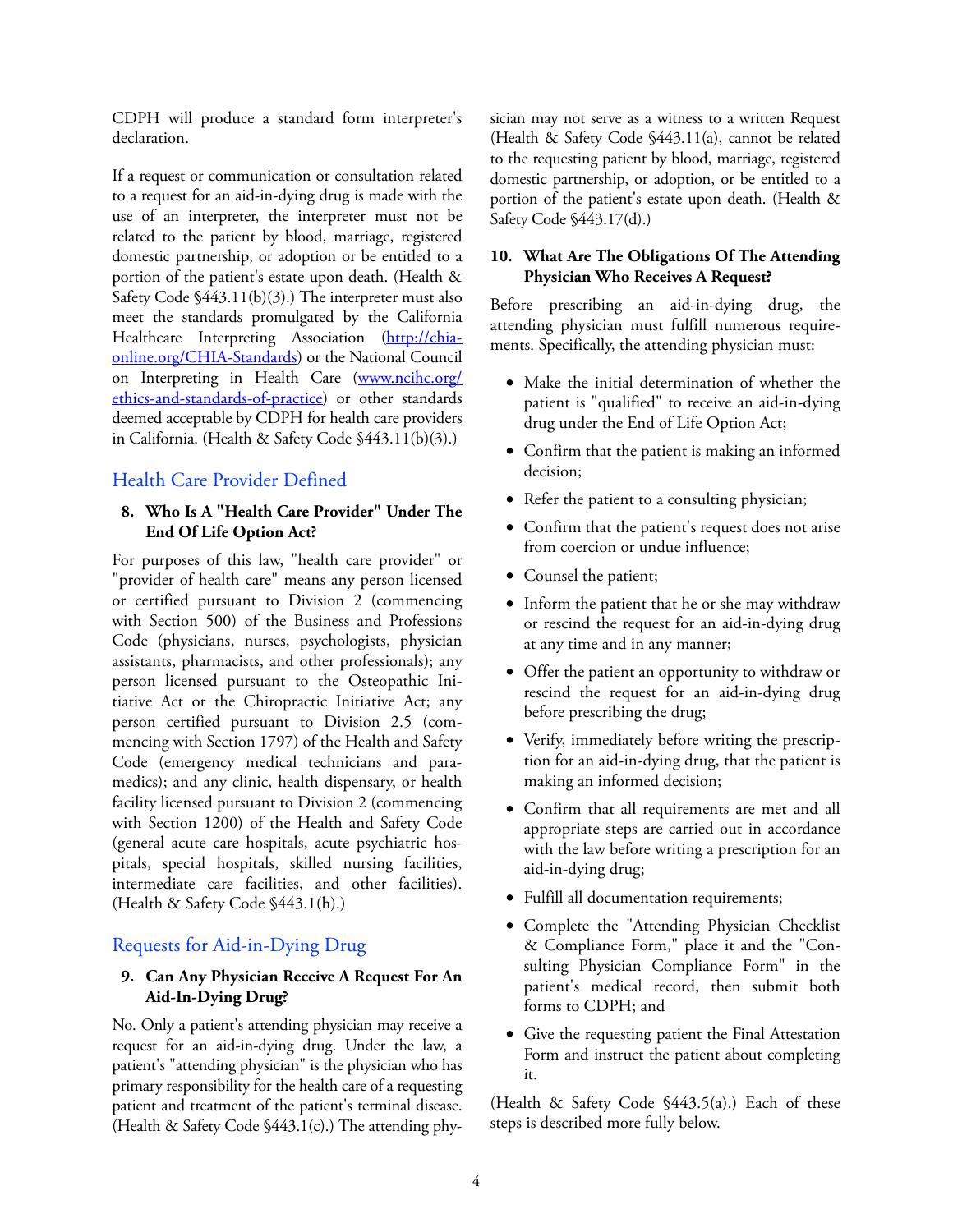#### **11. What Is Required For An Initial Determination That A Patient Is "Qualified" To Request An Aid-In-Dying Drug?**

In order to make an initial determination that a patient is "qualified" under the Act to receive an aidin-dying drug, the attending physician must determine all of the following:

- Whether the patient has the capacity to make medical decisions, meaning the patient has the ability to:
	- Understand the nature and consequences of a health care decision;
	- Understand its significant benefits, risks, and alternatives; and
	- Make and communicate an informed decision to health care providers. (Health & Safety Code §§443.1(e); 443.5(a)(1)(A)(i).)
- Whether the patient has a terminal disease, defined as an incurable and irreversible disease that has been medically confirmed and will, within reasonable medical judgment, result in death within six (6) months. (Health & Safety Code §§443.5(a)(1)(B); 443.1(q).)
	- Only a patient with a terminal disease may be prescribed an aid-in-dying drug. (Health & Safety Code §443.2(a)(1).)
	- "Medically confirmed" means the medical diagnosis and prognosis of the attending physician has been confirmed by a consulting physician who has examined the individual and the individual's relevant medical records. (Health & Safety Code §443.1(j).)
- Whether the patient has voluntarily made the request for an aid-in-dying drug in a manner that satisfies the requirements of the Act, including witness attestations that the patient is of sound mind and not under fraud, duress or undue influence. (Health & Safety Code §§443.5(a)(1)(C); 443.2(a)(2); 443.3(b)(3)(B);  $(b)(3)(C)$ .)
- Whether the patient is a "qualified" individual, defined as an adult who has the capacity to make medical decisions, is a resident of California, and has satisfied the requirements of the Act in order to obtain a prescription for a drug

to end his or her life. (Health & Safety Code  $\frac{\sqrt{443.5(a)(1)(D)}{443.1(b)}}$ 

An individual cannot be deemed "qualified" based solely on age or disability. (Health & Safety Code  $$443.2(b).$ 

#### **12. Can A Terminally Ill Patient With A Mental Disorder Be "Qualified" To Request An Aid-In-Dying Drug?**

Yes, but only under specific circumstances. If the attending physician determines that the patient has indications of a mental disorder, the attending physician must refer the patient for an assessment by a mental health specialist. When a referral for a mental health specialist assessment is made, no aid-in-dying drugs may be prescribed until the mental health specialist determines that the individual has the capacity to make medical decisions and is not suffering from impaired judgment due to a mental disorder. (Health & Safety Code §§443.5(a)(1)(A)(ii);  $443.5(a)(1)(A)(iii)$ .)

### **13. Does A Patient's Request For An Aid-In-Dying Drug Mean The Patient Needs Someone Else To Make Decisions For Them?**

No. A request by a qualified individual to an attending physician for an aid-in-dying drug in good faith compliance with the provisions of the Act does not, by itself, indicate that the patient cannot make informed decisions for themselves. In fact, the Act specifically states that such a request cannot provide the sole basis for the appointment of a guardian or conservator of the person. (Health & Safety Code  $\frac{$43.14(d)(1)}{)}$ 

### **14. Are There Specific Requirements To Ensure That The Patient Is Making An Informed Decision?**

Yes. The attending physician is required to confirm that the patient is making an informed decision by discussing with him or her all of the following:

- His or her medical diagnosis and prognosis.
- The potential risks associated with ingesting the requested aid-in-dying drug.
- The probable result of ingesting the aid-indying drug.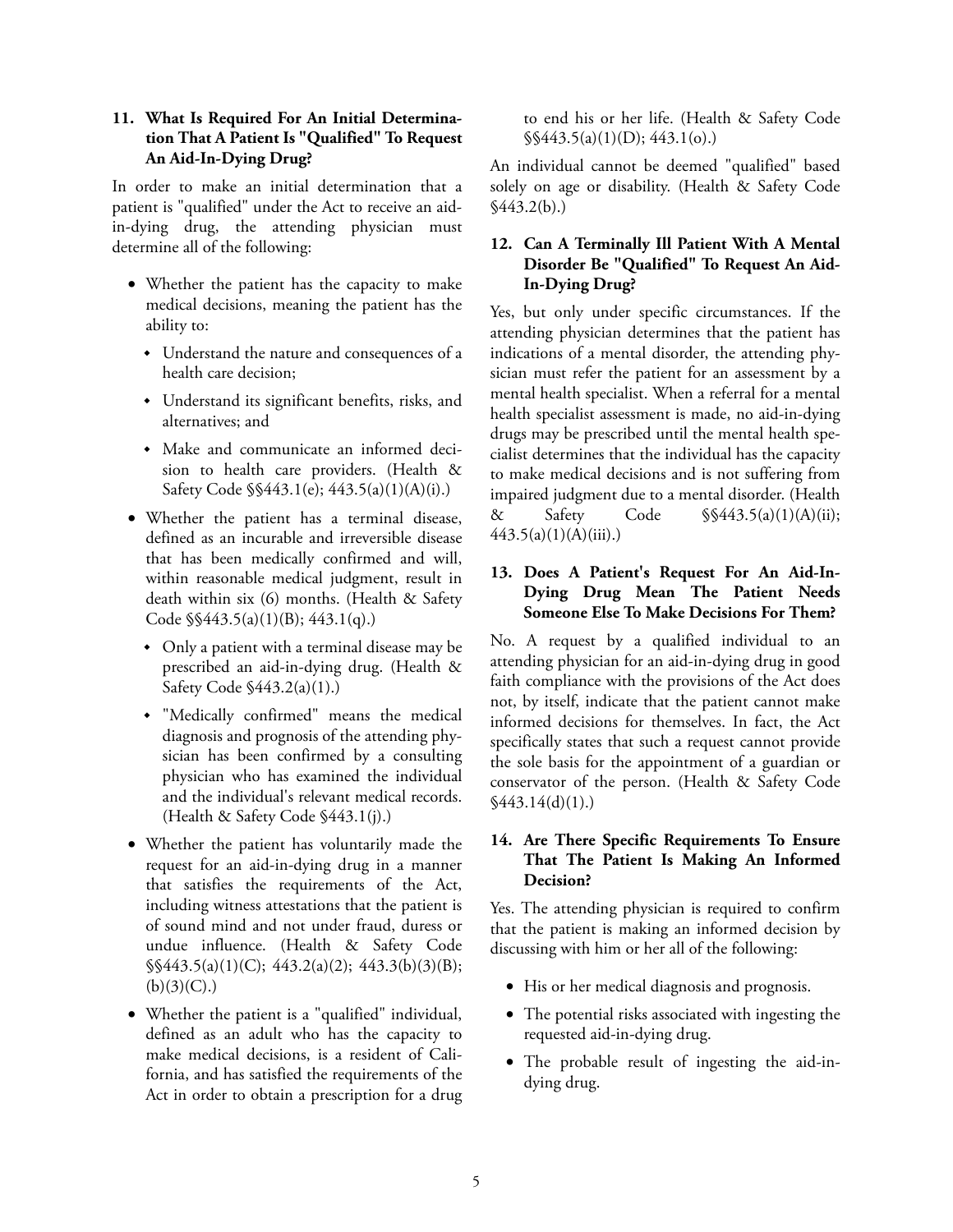- The possibility that he or she may choose to obtain the aid-in-dying drug but not take it.
- The feasible alternatives or additional treatment options, including, but not limited to, comfort care, hospice care, palliative care, and pain control.

Then, after all other requirements are met and immediately before writing the prescription for an aid-indying drug, the attending physician must again verify that the patient is making an informed decision.

(Health & Safety Code §§443.5(a)(2); 443.5(a)(8); 443.10.)

#### **15. Is A Referral To A Consulting Physician Required For Every Patient?**

Yes. The attending physician must refer a patient who requests an aid-in-dying drug to a consulting physician for medical confirmation of the diagnosis and prognosis, and for a determination that the individual has the capacity to make medical decisions and has complied with the requirements of the Act. (Health & Safety Code §443.5(a)(3).)

#### **16. Does The Act Contain Safeguards Against Coercion And Undue Influence?**

Yes. The attending physician must confirm that the patient's request does not arise from coercion or undue influence by another person by discussing with the patient, outside of the presence of any other persons, except an interpreter, whether or not the patient is feeling coerced or unduly influenced by another person. (Health & Safety Code  $\sqrt{443.5(a)(4)}$ .

### **17. Will The Patient Be Counseled About Taking An Aid-In-Dying Drug?**

Yes. The attending physician must counsel the patient about the importance of all of the following:

- Having another person present when he or she ingests the aid-in-dying drug.
- Not ingesting the aid-in-dying drug in a public place, defined as any street, alley, park, public building, any place of business or assembly open to or frequented by the public, and any other place that is open to the public view, or to which the public has access.
- Notifying the next of kin of his or her request for an aid-in-dying drug. A request for an aidin-dying drug cannot be denied because a patient declines or is unable to notify next of kin.
- Participating in a hospice program.
- Maintaining the aid-in-dying drug in a safe and secure location until the patient self administers the drug.

(Health & Safety Code §§443.5(a)(5); 443.1(n).)

#### **18. What Are The Final Steps Before An Aid-In-Dying Drug Can Be Prescribed?**

Before writing a prescription for an aid-in-dying drug, the attending physician must actively confirm that all requirements of the Act are met and that all appropriate steps have been carried out in accordance with the Act. The attending physician must also complete all documentation requirements, including completion of the Attending Physician Checklist and Compliance form. Finally, the attending physician must give the patient the "Final Attestation for an Aid-in-Dying Drug to End My Life in a Humane and Dignified Manner" form with the instruction that the form be filled out and executed by the patient within 48 hours prior to self-administering the aid-in-dying drug. (Health & Safety Code  $\frac{\sqrt{443.5(a)(9)}}{443.5(a)(10)}$ ; 443.5(a)(11); 443.5(a)(12).)

## Obtaining Aid-in-Dying Drug

#### **19. How Does A Qualified Patient Obtain The Aid-In-Dying Drug?**

If the attending physician has fulfilled the requirements of the Act, the attending physician may provide the aid-in-dying drug in any of the following ways:

• Dispensing Directly To The Patient: If the attending physician is authorized to dispense medicine under California law, has a current United States Drug Enforcement Administration (USDEA) certificate and complies with any applicable administrative rule or regulation, he or she may dispense the aid-in-dying drug directly to the patient, including any ancillary medication intended to minimize the patient's discomfort.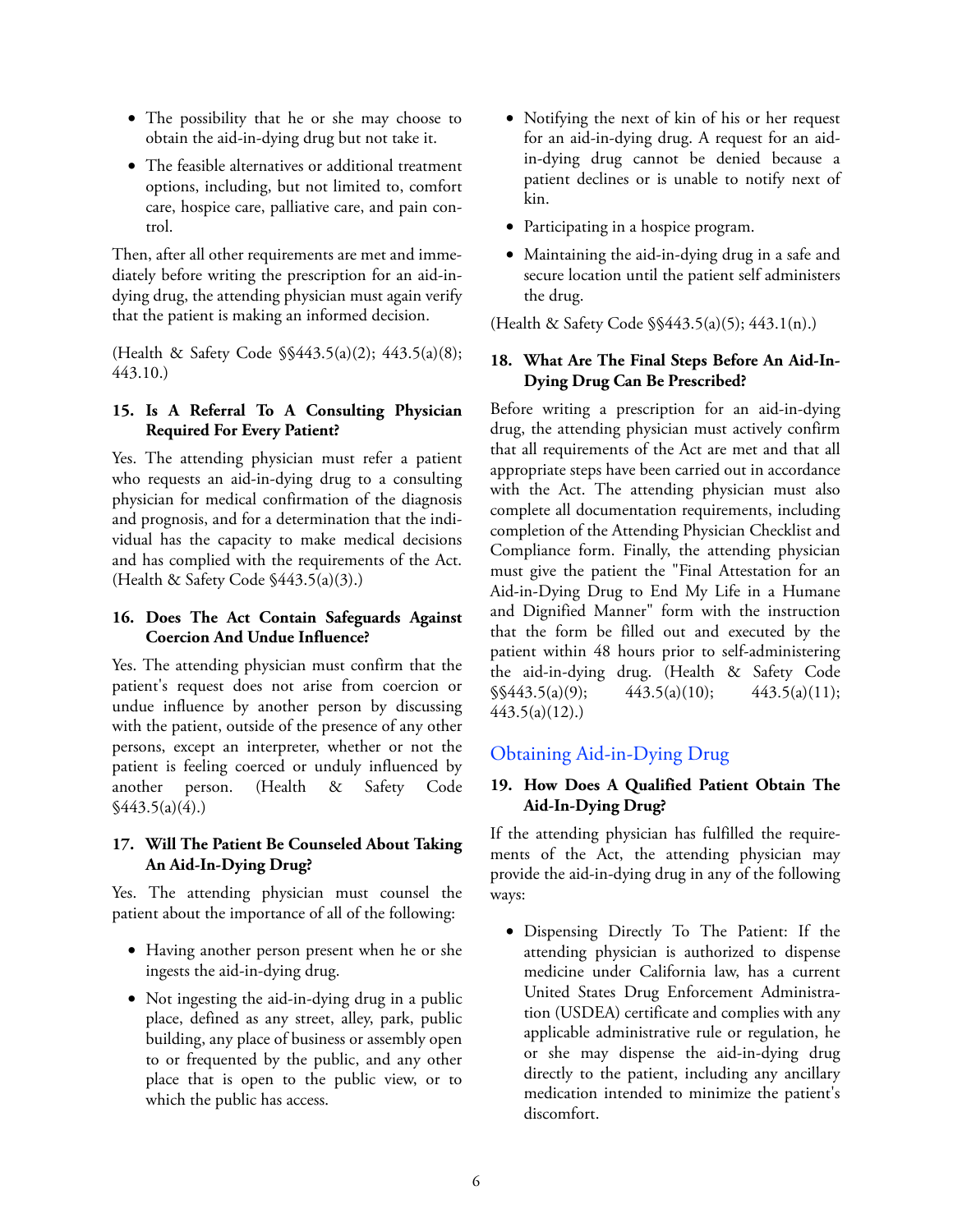• Delivering Prescription To The Pharmacist: With the patient's written consent, the attending physician may contact a pharmacist, inform the pharmacist of the prescriptions, and deliver the written prescriptions personally, by mail, or electronically to the pharmacist. The pharmacist may then dispense the drug to the patient, the attending physician, or a person expressly designated by the patient if the designation is delivered to the pharmacist either verbally or in writing. The Act does not specifically state who must deliver the verbal or written designation to the pharmacist although it is best to have the patient do so. Delivery of the dispensed drug to the patient, the attending physician, or a person expressly designated by the patient may be made by personal delivery, or, with a signature required on delivery, by United Parcel Service, United States Postal Service, Federal Express, or by messenger service.

Handing the patient a written script to take to the pharmacy is not an authorized method of delivering an aid-in-dying prescription and therefore, is not permitted. (Health & Safety Code §§443.5(b)(1); 443.5(b)(2); 443.5(c).)

## Consulting Physician

#### **20. Who Can Be A Consulting Physician And What Are Their Responsibilities?**

Before a patient obtains an aid-in-dying drug from his or her attending physician, the patient must be seen by a "consulting physician," defined as a physician who is "independent" from the attending physician and who is qualified by specialty or experience to make a professional diagnosis and prognosis regarding the patient's terminal disease. The law does not define "independent." (Health & Safety Code  $$443.1(f)$ .

The consulting physician may not be a witness to the patient's written request for an aid-in-dying drug and may not be related to the patient by blood, marriage, registered domestic partnership, or adoption, or be entitled to a portion of the patient's estate upon death. (Health & Safety Code §§443.3(b)(3)(D); 443.17(d).)

Under the End of Life Option Act, a consulting physician must do all of the following:

- Examine the referred patient and his or her relevant medical records.
- Confirm in writing the attending physician's diagnosis and prognosis.
- Determine that the individual has the capacity to make medical decisions, is acting voluntarily, and has made an informed decision.
- If there are indications of a mental disorder, the consulting physician must refer the patient to a mental health specialist for an assessment.
	- Although the Act does not explicitly so state, it is feasible that a patient who has indications of a mental disorder would be referred twice to a mental health specialist for an assessment because that referral is an affirmative obligation of both the attending and consulting physician.
- Fulfill the record documentation required by the Act.
- Complete and submit the "Consulting Physician Compliance Form" to the attending physician.

(Health & Safety Code §§443.5(a)(3); 443.6.)

## Mental Health Specialist Assessment

#### **21. Is a Mental Health Specialist Assessment Required For Every Patient Who Requests An Aid-In-Dying Drug?**

No. A mental health specialist assessment is only required if a patient's attending or consulting physician determines that the patient has indications of a mental disorder. In such a case, a prescription for an aid-in-dying drug cannot be provided unless and until the attending or consulting physician refers the patient to a mental health specialist for an assessment and that specialist fulfills his or her requirements under the Act. (Health & Safety Code §§443.5(a)(1)(A)(ii); 443.5(a)(1)(A) (iii); 443.6(d).)

The mental health specialist assessment shall consist of one or more consultations between the referred patient and the mental health specialist for the purpose of determining that the patient has the capacity to make medical decisions and is not suffering from impaired judgment due to a mental disorder. (Health & Safety Code §443.1(k).)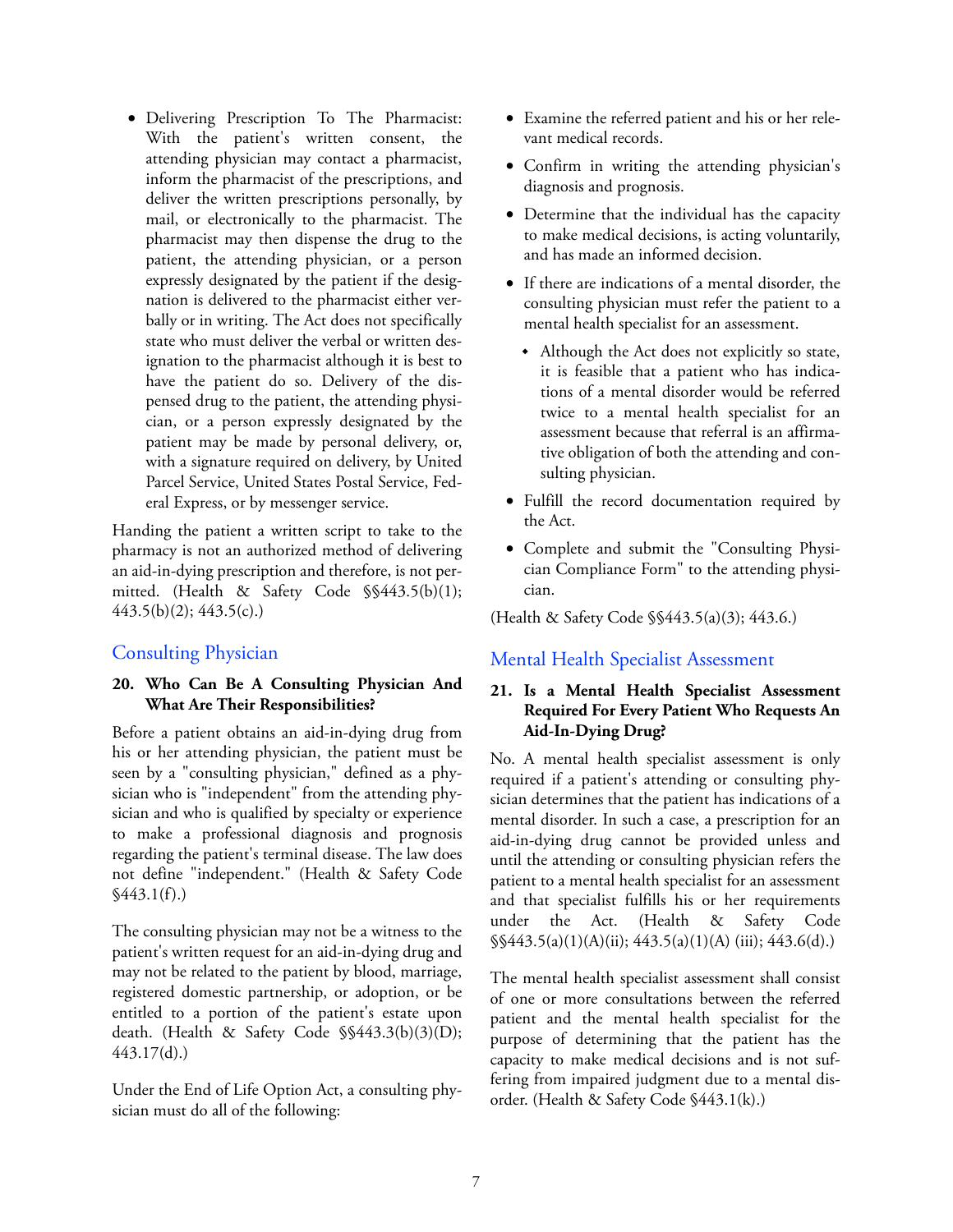#### **22. Who Can Serve As A Mental Health Specialist Under The Act And What Are Their Responsibilities?**

Under the Act, a "mental health specialist" is defined as a psychiatrist or a licensed psychologist. The mental health specialist may not be a witness to the requesting patient's written request for an aid-indying drug and cannot be related to the patient by blood, marriage, registered domestic partnership, or adoption, or be entitled to a portion of the patient's estate upon death. (Health & Safety Code §§443.1(l); 443.3(b)(3)(D); 443.3(d); 443.17(d).)

A psychiatrist or psychologist who sees a patient for a mental health specialist assessment pursuant to the Act must do all of the following:

- Examine the patient and his or her relevant medical records.
- Determine that the patient has the mental capacity to make medical decisions, act voluntarily, and make an informed decision.
- Determine that the individual is not suffering from impaired judgment due to a mental disorder.
- Fulfill the documentation requirements of the Act.

(Health & Safety Code §443.7.)

## Patient Right to Withdraw or Rescind Request

### **23. Can A Patient Change His Or Her Mind To Use An Aid-In-Dying Drug?**

Yes. At any time and without regard to the patient's mental state, a patient may withdraw or rescind his or her request and may decide not to ingest an aidin-dying drug. In fact, the attending physician has an affirmative obligation to inform the patient that he or she can withdraw or rescind his or her request for an aid-in-dying drug at any time and in any manner. The attending physician also has an affirmative, nondelegable obligation to offer the patient the opportunity to withdraw or rescind the request before a prescription for an aid-in-dying drug is written. (Health & Safety Code §§443.4(a); 443.4(b); 443.5(a)(6); 443.5(a)(7).) According to the documentation requirement of the Act, that "offer" must be made at the time of the patient's second oral

request and must be documented in the patient's medical record. (Health & Safety Code §443.8(f).)

## Final Attestation Form

#### **24. Does The Patient Have Any Additional Obligations Once The Aid-In-Dying Prescription Is Written?**

Yes. Within forty-eight (48) hours prior to the patient self-administering the aid-in-dying drug, the patient is required to complete the "Final Attestation for an Aid-in-Dying Drug to End My Life in a Humane and Dignified Manner" form that the attending physician is required to provide to the patient and instruct the patient about completing. If the aid-in-dying drug prescribed is not later returned or relinquished upon the patient's death as required by the law, the completed Final Attestation Form must be delivered by the individual's health care provider, family member, or other representative to the attending physician who must include it in the patient's medical record. (Health & Safety Code §§443.5(a)(12); 443.11(c)(1); 443.11(c)(2).)

It is unclear what the attending physician's obligations are, if any, if the Final Attestation Form is not received. Under the law, unused aid-in-dying drugs must be relinquished after the requesting patient's death to qualified facilities that properly dispose of controlled substances. (Health & Safety Code §443.20.) Thus, the attending physician may not know if such unused drugs are turned in and if a Final Attestation Form should be forthcoming, if the requesting patient died a natural death without ingesting the aid-in-dying drug or decided not to take it. Presumably, the attending physician does not have any affirmative obligation to seek out completion or collection of the Final Attestation Form beyond providing it to the requesting patient and instruct them on its completion and submission.

## Aid-In-Dying Drug

#### **25. Does The Act Specify What Aid-In-Dying Drug Can Be Prescribed?**

No. While the law defines an aid-in-dying drug as a drug determined and prescribed by a physician for a qualified individual, which the qualified individual may choose to self-administer to bring about his or her death due to a terminal disease (Health & Safety Code §443.1(b)), the law is silent as to which medi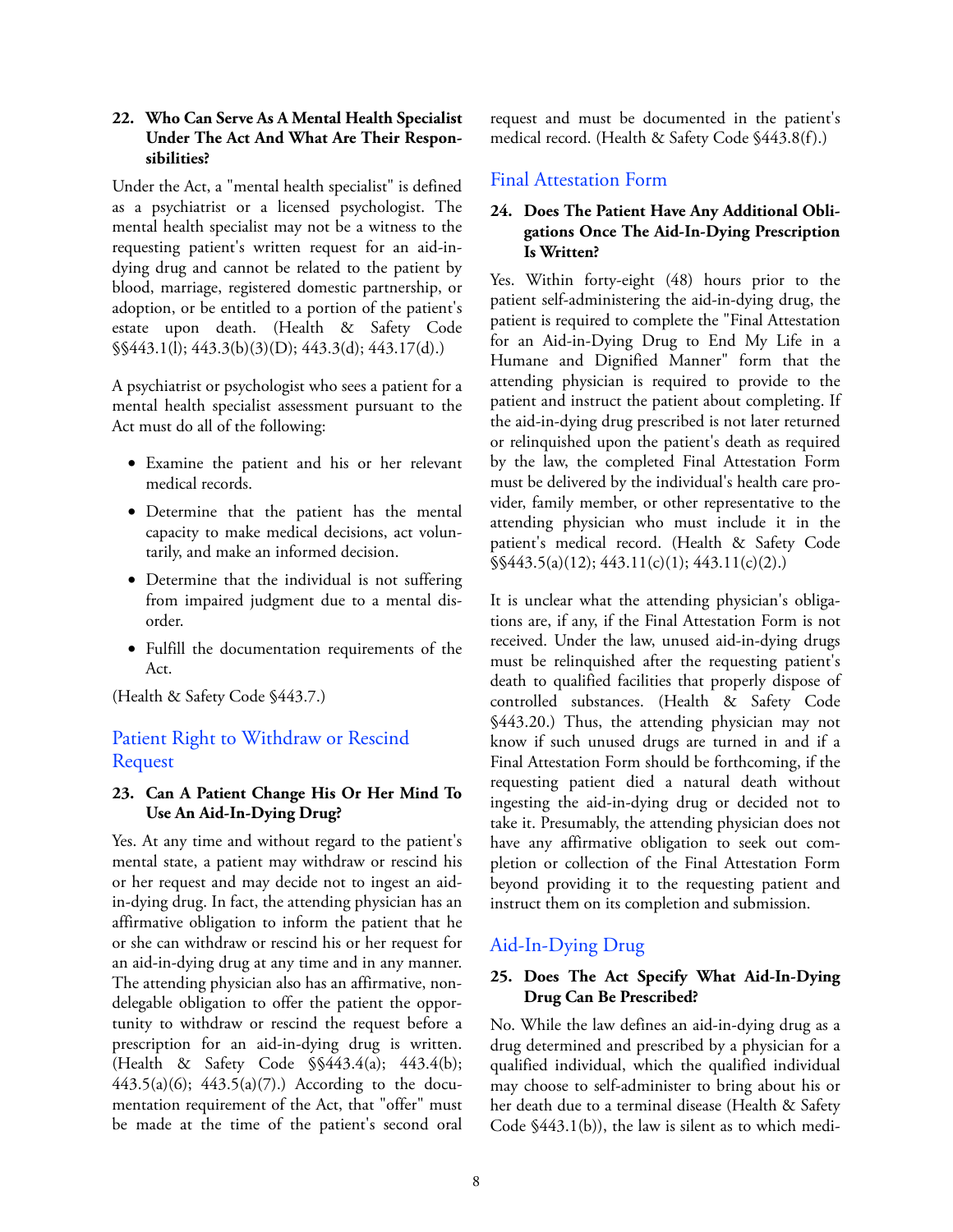cation(s) can be used as the aid-in-dying drug prescribed.

## Death Certificate

#### **26. What Should Be Stated As The Official Cause Of Death On The Death Certificate?**

The Act is silent as to the cause of death that should be identified on the death certificate of a patient who died as a direct result of self-administering an aid-indying drug prescribed by an attending physician. The Act provides that death caused by the selfadministration of an aid-in-dying drug shall not constitute suicide. (Health & Safety Code §443.18.) Thus, physicians should not list suicide as the cause of death of the patient. Physicians can list the cause(s) of death that they feel is the most accurate. The Act does not preclude physicians from listing the underlying terminal illness and/or pursuant to the End of Life Option Act.

## Reporting and Data Collection Requirements

#### **27. What Are The Attending Physician's Reporting Requirements?**

Within thirty (30) calendar days of writing a prescription for an aid-in-dying drug, the attending physician must submit to CDPH:

- A copy of the qualifying patient's written "Request For An Aid-In-Dying Drug To End My Life In A Humane And Dignified Manner";
- The "Attending Physician Checklist And Compliance Form"; and
- The "Consulting Physician Compliance Form."

(Health & Safety Code §443.9(a).)

Within thirty (30) calendar days following the qualified individual's death from ingesting the aid-indying drug, or any other cause, the attending physician must submit to CDPH the "Attending Physician Followup Form." (Health & Safety Code §443.9(b).) This assumes that the attending physician will be notified of or otherwise be aware of the patient's death. The law is silent as to what the attending physician's obligation is when he or she is not notified or aware of the patient's death.

The acceptable method(s) and address for submission of these documents to CDPH has not yet been announced. Because the law requires the attending physician to submit these documents to CDPH, such disclosure is allowed by HIPAA. (45 C.F.R. §165.512.) However, physicians must ensure that they submit the required information in compliance with the HIPAA Privacy and Security Rules.

#### **28. What Are The Aid-In-Dying Data Collection And Publication Requirements?**

Under the Act, CDPH is required to collect and review the information submitted by attending physicians. The information collected by CDPH is confidential and must be collected in a manner that protects the privacy of the patient, the patient's family, and any medical provider or pharmacist involved with the patient under the Act. The information collected cannot be disclosed, is not discoverable, and cannot be compelled to be produced in any civil, criminal, administrative, or other proceeding. (Health & Safety Code §443.19(a).)

Beginning in 2017, and each year thereafter, based on the information collected in the previous year from the Attending Physician Followup Form and vital statistics, CDPH must post on its website on or before July 1 a report that includes the following:

- The number of people for whom an aid-indying prescription was written.
- The number of known individuals who died each year for whom aid-in-dying prescriptions were written, and the cause of death of those individuals.
- For the period commencing January 1, 2016, to and including the previous year, cumulatively, the total number of aid-in-dying prescriptions written, the number of people who died due to use of aid-in-dying drugs, and the number of those people who died who were enrolled in hospice or other palliative care programs at the time of death.
- The number of known deaths in California from using aid-in-dying drugs per 10,000 deaths in California.
- The number of physicians who wrote prescriptions for aid-in-dying drugs.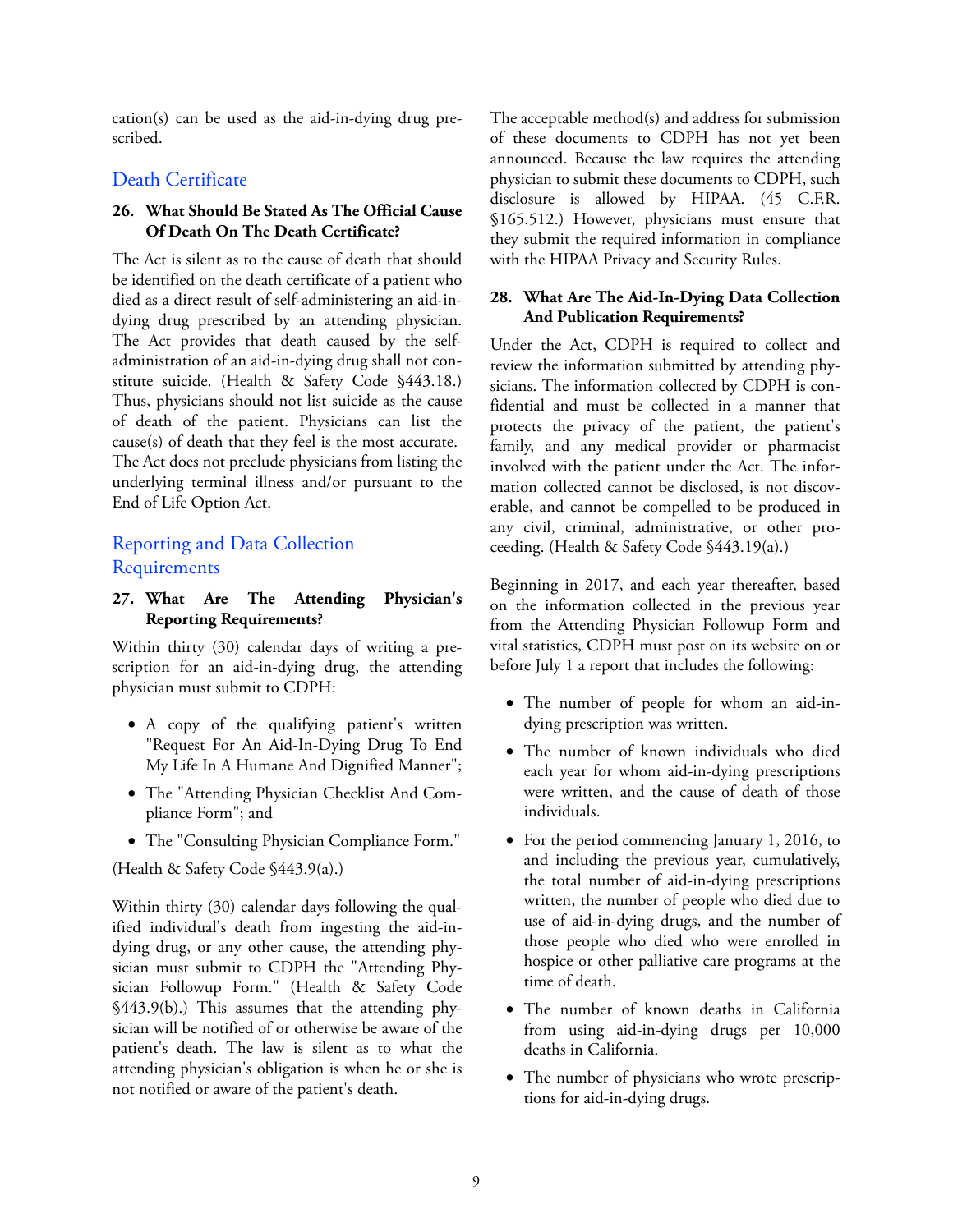- Of people who died due to using an aid-indying drug, demographic percentages organized by the following characteristics:
	- Age at death;
	- Education level;
	- Race:
	- $\bullet$  Sex:
	- Type of insurance, including whether or not they had insurance;
	- Underlying illness.

(Health & Safety Code §443.19(b).)

## Unused Aid-in-Dying Drugs

#### **29. What Happens To Unused Or Excess Aid-in-Dying Drugs?**

Any person who has custody or control of any unused aid-in-dying drug prescribed under the Act after the death of the patient must personally deliver for disposal the unused or excess aid-in-dying drugs to the nearest qualified facility that properly disposes of controlled substances. If none is available, the person must dispose of the drugs by lawful means in accordance with guidelines promulgated by the California State Board of Pharmacy or a federal Drug Enforcement Administration approved take-back program. (Health & Safety Code §443.20.) Because many patients and their families may not know which facilities are qualified to dispose of controlled substances, the attending physician may wish to provide that information before or at the time that an aid-in-dying drug is prescribed.

## PARTICIPATION IN END OF LIFE OPTION ACT

#### **30. Are Physicians Required To Participate In The End Of Life Option Act?**

No. The Act expressly states, "Participation in activities authorized [by this Act] shall be voluntary. (Health & Safety Code §443.14(e)(1).) Thus, physicians are free to choose whether to participate in the End of Life Option Act or not. California Health and Safety Code section 442.5 requires a health care provider who diagnoses a patient with a terminal illness to notify the patient of his or her right to comprehensive information and counseling regarding legal end-of-life options and, upon the request of the patient, to provide that comprehensive information and counseling. (Health & Safety Code  $\frac{\sqrt{442.5(a)(1)}}{a(2)}$ . However, the End of Life Option Act contains an express exemption to those obligations. Specifically, the Act provides that, "Notwithstanding Sections 442 to 442.7, inclusive, a person or entity that elects, for reasons of conscience, morality, or ethics, not to engage in activities [authorized by this Act] is not required to take any action in support of an individual's decision under this [law]." (emphasis added) (Health & Safety Code  $\frac{\sqrt{443.14(e)(1)}}{2}$  In other words, any participation in the End of Life Option Act is completely voluntary despite other provisions of California law that require certain health care providers to notify certain patients of their legal end-of-life options. Thus, while receiving an aid-in-dying drug will be a legal end-oflife option for qualified terminally ill patients in California once the Act becomes effective, the Act's specific conscience exemption means that physicians do not have to advise or counsel patients regarding or participate in any aid-in-dying activities if they are opposed thereto by reasons of conscience, morality or ethics.

#### **31. Are There Legal Protections If A Physician Chooses Not To Participate?**

Yes, the Act contains express immunity for refusing to inform or participate and for refusing to refer to a provider who does participate. Specially, the Act states that a health care provider is not subject to civil, criminal, administrative, disciplinary, employment, credentialing, professional discipline, contractual liability, or medical staff action, sanction, or penalty or other liability for refusing to participate in activities authorized under the Act, including, but not limited to, refusing to inform a patient regarding his or her rights under the Act, and not referring an individual to a physician who participates in activities authorized under this law. (Health & Safety Code §443.14(e)(2).) This language is further assurance that a physician with a conscience, morality or ethical objection to physician aid-indying has no obligation to participate in the activities of the Act or even to notify a patient whom they diagnose with a terminal illness about aid-in-dying as an end-of-life option. However, if a physician is unable or unwilling to carry out a qualified patient's request for an aid-in-dying drug and the qualified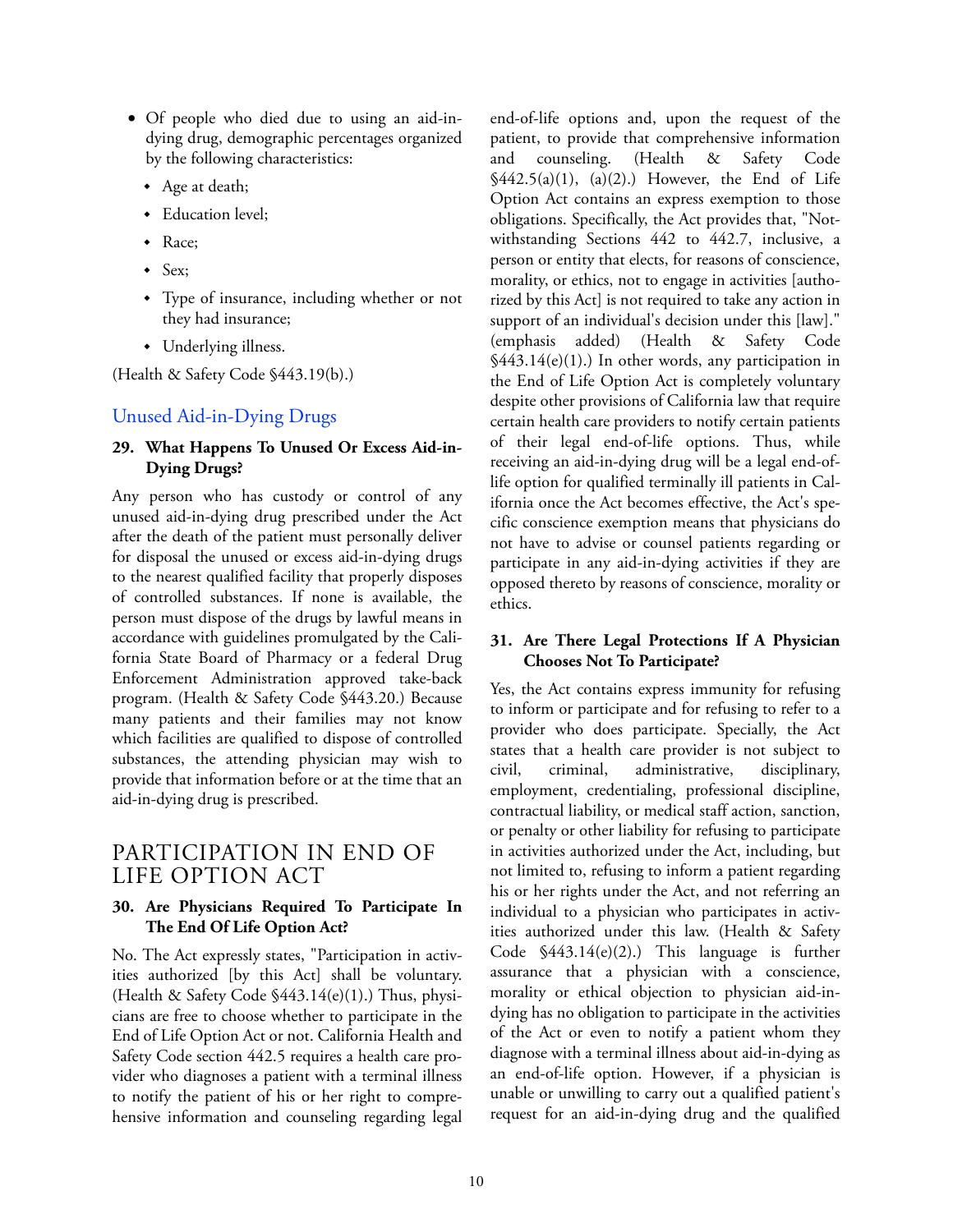patient transfers care to a new health care provider, the patient may request a copy of his or her medical records pursuant to law. (Health & Safety Code §443.14(e)(3).)

Similarly, a health care provider who refuses to participate in activities under the Act on the basis of conscience, morality or ethics cannot be subject to censure, discipline, suspension, loss of license, loss of privileges, loss of membership, or other penalty by a health care provider, professional association or organization. (Health & Safety Code §443.14(b).)

#### **32. Can Medical Staff Members, Employees, And Others Be Prohibited From Participating?**

Yes. If certain steps are taken, an employer or health care provider may prohibit its employees, independent contractors, or other persons or entities, including other health care providers, from participating in activities under the Act while such persons are on premises owned or under the management or direct control of that prohibiting employer or health care provider or while acting within the course and scope of any employment by, or contract with, the prohibiting employer or health care provider. (Health & Safety Code §443.15(a).)

### **33. What Is Considered "Participation" In Activities Authorized By The Act?**

As defined in the Act, participating, or entering into an agreement to participate, in activities under this law, means doing or entering into an agreement to do any one or more of the following:

- Performing the duties of an "attending physician" as defined in the Act.
- Performing the duties of a "consulting physician" as defined in the Act.
- Performing the duties of a "mental health specialist" as defined in the Act, when a referral to such a specialist is made.
- Delivering the prescription for, dispensing, or delivering the dispensed aid-in-dying drug.
- Being present when the qualified individual takes the aid-in-dying drug.

(Health & Safety Code §443.15(f)(2).) A prohibiting employer or health care provider cannot prohibit a health care provider from providing any health care services that are not specifically included in the definition of "participating, or entering into an agreement to participate, in activities under" the Act. (Health & Safety Code §443.15(h).) Further, the following activities are expressly excluded from that definition and thus, cannot constitute "participating, or entering into an agreement to participate, in activities under" this law:

- Diagnosing whether a patient has a terminal disease.
- Informing a patient of the medical prognosis.
- Determining whether a patient has the capacity to make decisions.
- Providing information to a patient about the End of Life Option Act.
- Providing a patient, upon the patient's request, with a referral to another health care provider for the purposes of participating in the activities authorized by the Act.

(Health & Safety Code §443.15(f)(3).)

Given these exclusions, any health care provider can, without limitation, make the initial medical determinations for a patient who requests an aid-in-dying drug under the Act (diagnosis, prognosis, capacity) and can provide information to a patient about or, upon request, refer a patient to another health care provider for services under the Act. This is true even if the employer or entity has a policy prohibiting health care providers from participating in activities under the Act. (Health & Safety Code  $\sqrt{443.15(f)(3)}$ .

Thus, while a health care provider may, on the basis of conscience, morality or ethics, decline to provide information to a patient about the Act or provide a patient with a referral to another health care provider for participation in activities under the Act, a prohibiting employer or health care provider may not prohibit willing employees, independent contractors, or other persons or entities, including other health care providers, from doing so. (Health & Safety Code §§443.14(e)(1); 443.14(e)(2); 443.15(f)(3).)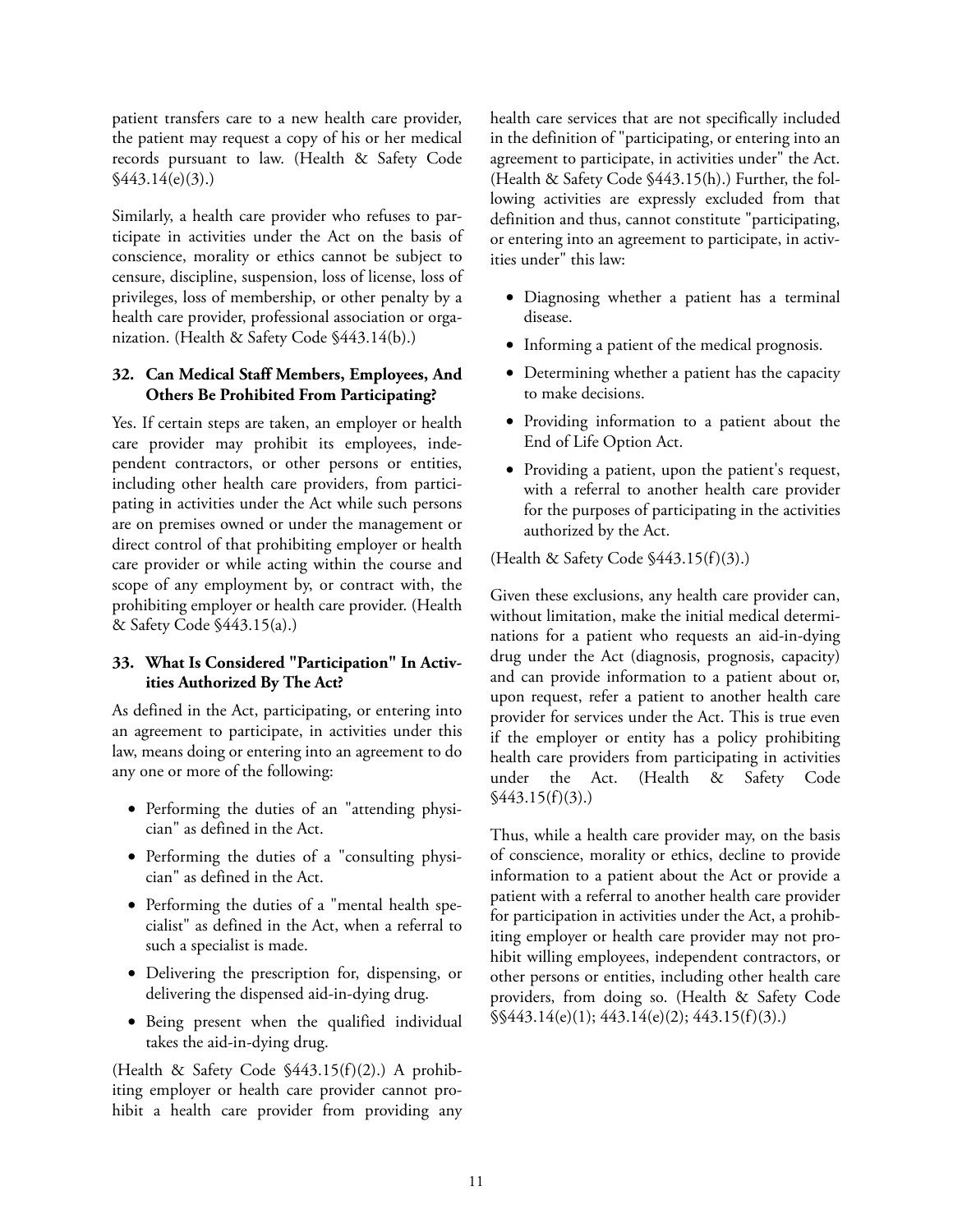**34. Does The Act Require Notice Of A Prohibiting Employer Or Health Care Provider's Policy Prohibiting Participation In Activities Under The Act?**

Yes. If an employer or health care provider is going to prohibit its employees, independent contractors, or other persons or entities from participating in activities under the Act, the employer or health care provider must first give notice of such policy to the individual or entity. Notice is defined as a separate statement in writing advising of the prohibiting employer or health care provider's policy with respect to participating in activities under the Act. (Health & Safety Code §443.15(f)(1).) An employer or health care provider that fails to provide such notice to an individual or entity cannot enforce such a policy against that individual or entity. (Health & Safety Code §443.15(b).)

## **35. Are There Limits On A Prohibiting Employer or Health Care Provider's Ability To Prohibit Participation In Activities Under The Act?**

Yes. A prohibiting employer or health care provider's ability to restrict participation is not without limits. The Act expressly states that a prohibiting employer or health care provider cannot:

- Prohibit any other health care provider, employee, independent contractor, or other person or entity from participating, or entering into an agreement to participate, in activities under the Act while on premises that are not owned or under the management or direct control of the prohibiting employer or provider or while acting outside the course and scope of the participant's duties as an employee of, or an independent contractor for, the prohibiting employer or health care provider (Health & Safety Code §443.15(d)(1));
- Prohibit any other health care provider, employee, independent contractor, or other person or entity from participating, or entering into an agreement to participate, in activities under the Act as an attending physician or consulting physician while on premises that are not owned or under the management or direct control of the prohibiting employer or provider (Health & Safety Code  $$443.15(d)(2)$ ); or

• Sanction an individual health care provider for contracting with a qualified patient to engage in activities authorized by the Act if the individual health care provider is acting outside of the course and scope of his or her capacity as an employee or independent contractor of the prohibiting employer or health care provider. (Health & Safety Code §443.16(b).) It is unclear whether this protection requires both the contract to be made and the services to be rendered at a time that the individual health care provider is acting outside the course and scope of his or her capacity as an employee or independent contractor of the prohibiting employer or health care provider or if only the services must be rendered at such time.

### **36. Can A Physician Be Disciplined For Violation Of A Prohibiting Employer or Health Care Provider's Policy Prohibiting Participation In The Act?**

Yes. A prohibiting employer or health care provider that provides appropriate notice, meaning a separate statement in writing advising the recipient of the prohibiting employer or health care provider's policy with respect to participating in activities under the Act (Health & Safety Code §443.15(f)(1),) may take action against any individual or entity that violates the policy. Permissible actions in the event of such a violation include, but are not limited to:

- Loss of privileges, loss of membership, or other action authorized by the bylaws or rules and regulations of the medical staff.
- Suspension, loss of employment, or other action authorized by the policies and practices of the prohibiting employer or health care provider.
- Termination of any lease or other contract between the prohibiting employer or provider and the individual or entity that violates the policy.
- Imposition of any other non-monetary remedy provided for in any lease or contract between the prohibiting employer or provider and the individual or entity in violation of the policy.

However, regardless of the prohibiting employer or health care provider's policy, an individual health care provider may not be sanctioned for any of the following: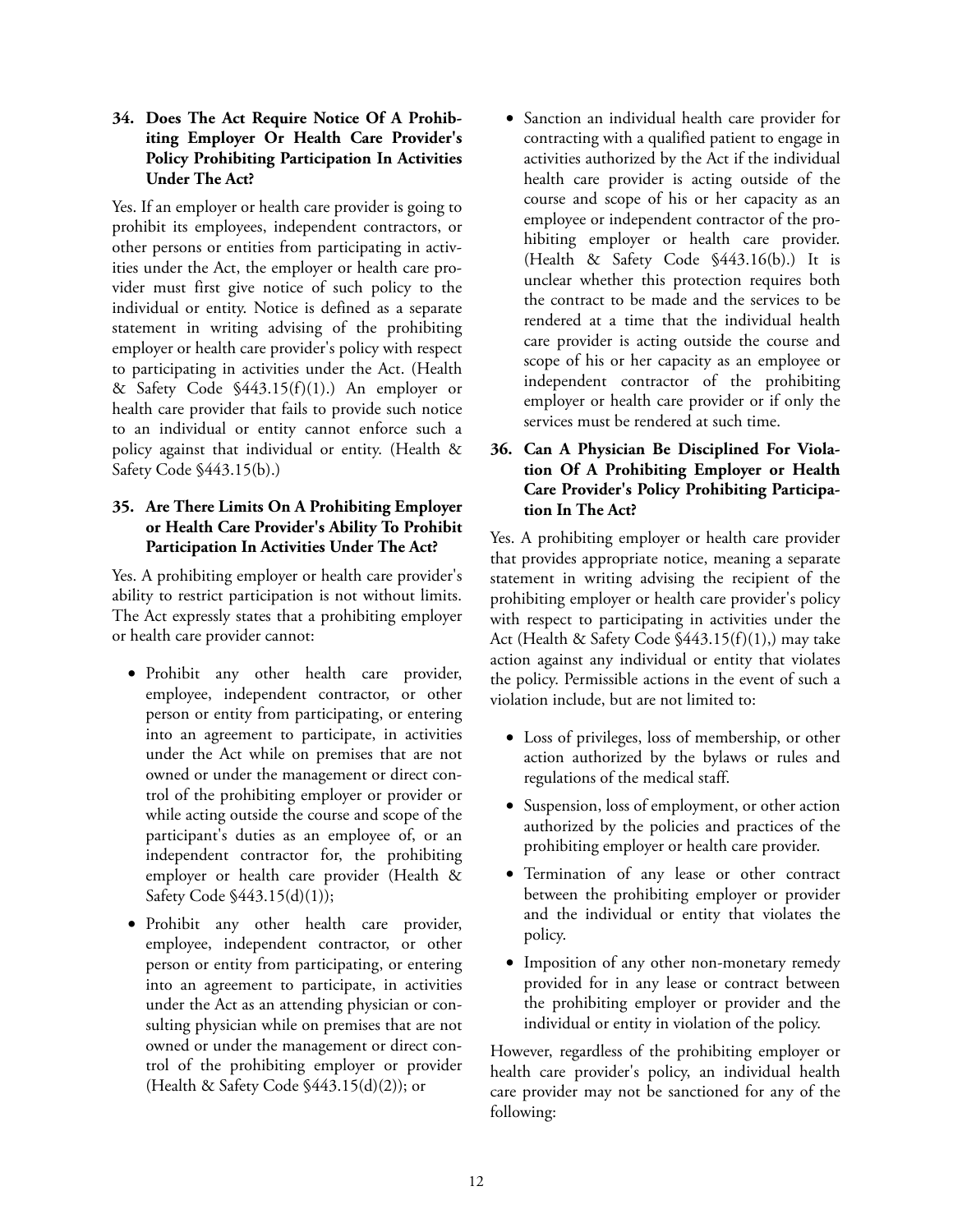- Making an initial determination pursuant to the standard of care that an individual has a terminal disease and informing him or her of the medical prognosis.
- Providing information about the End of Life Option Act to a patient upon the request of the individual.
- Providing an individual, upon request, with a referral to another physician.

(Health & Safety Code §443.16(a).) These activities are not by definition considered "participation in the activities authorized by the Act." (Health & Safety Code §443.15(f)(2), (f)(3).)

#### **37. Can A Physician Be Reported To The Medical Board Solely For Violation Of A Policy Prohibiting Participation Under The Act?**

No. The fact that a health care provider participates in activities under the Act cannot be the sole basis for a complaint or report by another health care provider of unprofessional or dishonorable conduct under Business and Professions Code Sections 800 to 809.9. (Health & Safety Code §443.15(g).) Similarly, if a prohibiting employer or health care provider takes any action for violation of a prohibiting employer or health care provider's policy prohibiting participation in activities under the Act, such action is not reportable under Business & Professions Code Sections 800 to 809.9. (Health & Safety Code  $\frac{$443.15(g)}{)}$ 

#### **38. Are There Protections And Immunities For Physicians Who Choose To Participate?**

Yes. There are several protections and immunities for health care providers who choose to provide a qualified patient with services authorized by the Act.

First, a person is not subject to civil or criminal liability solely because the person was present when a qualified individual self-administers the prescribed aid-in-dying drug. A person who is present may, without civil or criminal liability, assist the qualified individual by preparing the aid-in-dying drug so long as the person does not assist the qualified person in ingesting the aid-indying drug. (Health & Safety Code §443.14(a).) Nothing in the law indicates that health care providers are excluded from these protections.

Second, a health care provider or professional organization or association cannot subject an individual to censure, discipline, suspension, loss of license, loss of privileges, loss of membership, or other penalty for participating in good faith compliance with the Act. (Health & Safety Code §443.14(b).)

Third, a health care provider is not subject to civil, criminal, administrative, disciplinary, employment, credentialing, professional discipline, contractual liability, or medical staff action, sanction, or penalty or other liability for participating in activities pursuant to the Act, including, but not limited to, determining the diagnosis or prognosis of an individual, determining the capacity of an individual for purposes of qualifying under the Act, providing information to an individual regarding the Act, or providing a referral to a physician who participates in activities authorized by the Act. (Health & Safety Code §443.14(c).) Notably, for purposes of these immunity protections provided by the Act for health care providers who participate in activities pursuant to the Act and notwithstanding the more narrow definition of "participating" provided in section 443.15(f)(3) of the Act, "participating" includes determining the diagnosis or prognosis of an individual, determining the capacity of an individual for purposes of qualifying under the Act, providing information to an individual regarding the Act, or providing a referral to a physician who participates in activities authorized by the Act. (Health & Safety Code §§443.14(c); 443.15(f)(3).)

Fourth, the law specifically states that actions taken in accordance with the Act shall not, for any purposes, constitute suicide, assisted suicide, homicide, or elder abuse under the law. (Health & Safety Code §443.18.) However, neither the activities authorized under the Act nor the protections provided by the Act for participating therein may be construed to authorize or allow a physician or any other person to end an individual's life by lethal injection, mercy killing, or active euthanasia. (Health & Safety Code §443.18.)

Finally, the law expressly states that no actions taken in compliance with the provisions of the Act may constitute or provide the basis for any claim of neglect or elder abuse for any purpose of law. (Health & Safety Code §443.14(d)(2).)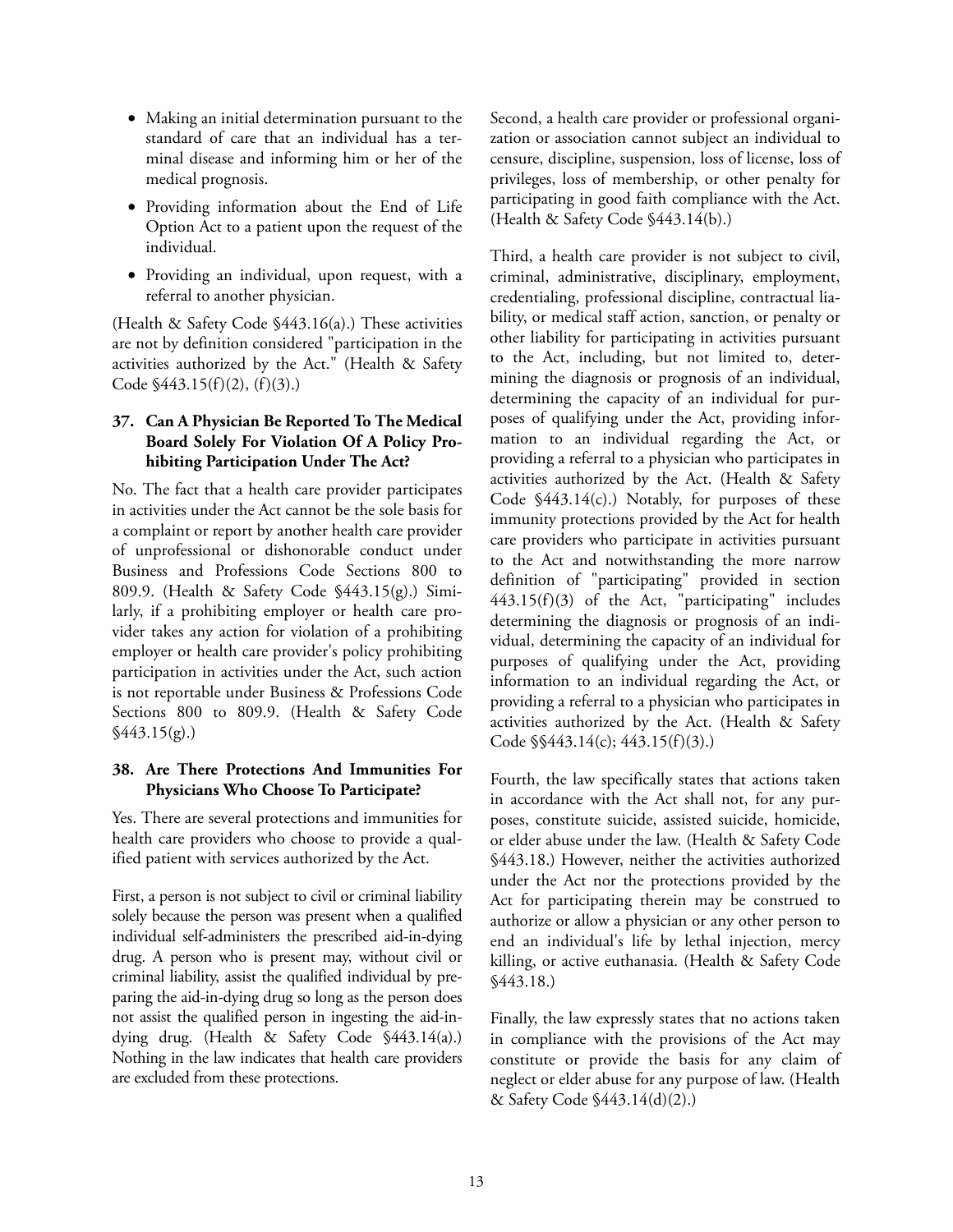The immunities and prohibitions on sanctions of a health care provider apply solely to actions of a health care provider taken pursuant to the End of Life Option Act. Health care providers may be sanctioned by their licensing board or agency for conduct and actions constituting unprofessional conduct, including failure to comply in good faith with the Act. (Health & Safety Code §§443.14(c); 443.16(c).)

## CRIMINAL PENALTIES

#### **39. What Is Considered Criminal Conduct Under The Act?**

The Act expressly states that it is a felony to knowingly:

- Alter or forge a request for an aid-in-dying drug to end an individual's life without his or her authorization if the act is done with the intent or effect of causing the individual's death.
- Conceal or destroy a withdrawal or rescission of a request for an aid-in-dying drug if the act is done with the intent or effect of causing the individual's death.
- Coerce or exert undue influence on an individual to request or ingest an aid-in-dying drug for the purpose of ending his or her life.
- Destroy a withdrawal or rescission of a request for an aid-in-dying drug.
- Administer an aid-in-dying drug to an individual without his or her knowledge or consent.

(Health & Safety Code §443.17(a)-(d); Penal Code §7.) These criminal violations and resulting penalties are in addition to any civil liability and other criminal penalties. (Health & Safety Code  $\frac{$443.17(e), (f)}{h}$ 

## INSURANCE POLICIES AND CONTRACTS

#### **40. How Does The Act Impact Insurance Policies and Contracts?**

The Act specifically provides that death resulting from the self-administration of an aid-in-dying drug pursuant to the Act is not suicide. (Health & Safety Code §443.13(a)(2).) Broadly, the Act expressly states that the sale, procurement, or issuance of a life, health, or annuity policy, health care service plan contract, or health benefit plan, or the rate charged

for a policy or plan contract may not be conditioned upon or affected by a person making or rescinding a request for an aid-in-dying drug. (Health & Safety Code §443.13(a)(1).)

For qualified individuals who have policies of insurance, the Act expressly prohibits health and insurance coverage from being exempted on the basis of death brought about by self-administration of an aid-in-dying drug. (Health & Safety Code §443.13(a)(2).) Similarly, a qualified individual's act of self-administering an aid-in-dying drug cannot affect a life, health, or annuity policy other than by having the same impact as a natural death from the underlying disease. (Health & Safety Code §443.13(b).)

The Act forbids health insurance carriers and health care service plans from providing any information in communications made to an individual about the availability of an aid-in-dying drug unless there is a request by the individual or his or her attending physician at the behest of the individual. Further, no communication may include both the denial of treatment and information as to the availability of aid-in-dying drug coverage. (Health & Safety Code  $\frac{$443.13(c)}{c}$ 

Similar to the prohibitions on insurance policies, a provision in a contract, will, or other agreement executed on or after January 1, 2016, whether written or oral, to the extent that it would affect whether a person may make, withdraw, or rescind a request for an aid-in-dying drug is not valid. (Health & Safety Code §443.12(a).) In other words, that portion of any agreement that purports to require or prohibit a person to request, withdraw or rescind a request for an aid-in-dying drug is not enforceable to the extent of that requirement although the remaining provisions of the agreement may be. Further, any obligation owing under any contract executed on or after January 1, 2016, cannot be conditioned upon or affected by a qualified individual making, withdrawing, or rescinding a request for an aid-in-dying drug. (Health & Safety Code §443.12(b).)

We hope this information is helpful to you. CMA is unable to provide specific legal advice to each of its more than 42,000 members. For a legal opinion concerning a specific situation, consult your personal attorney.